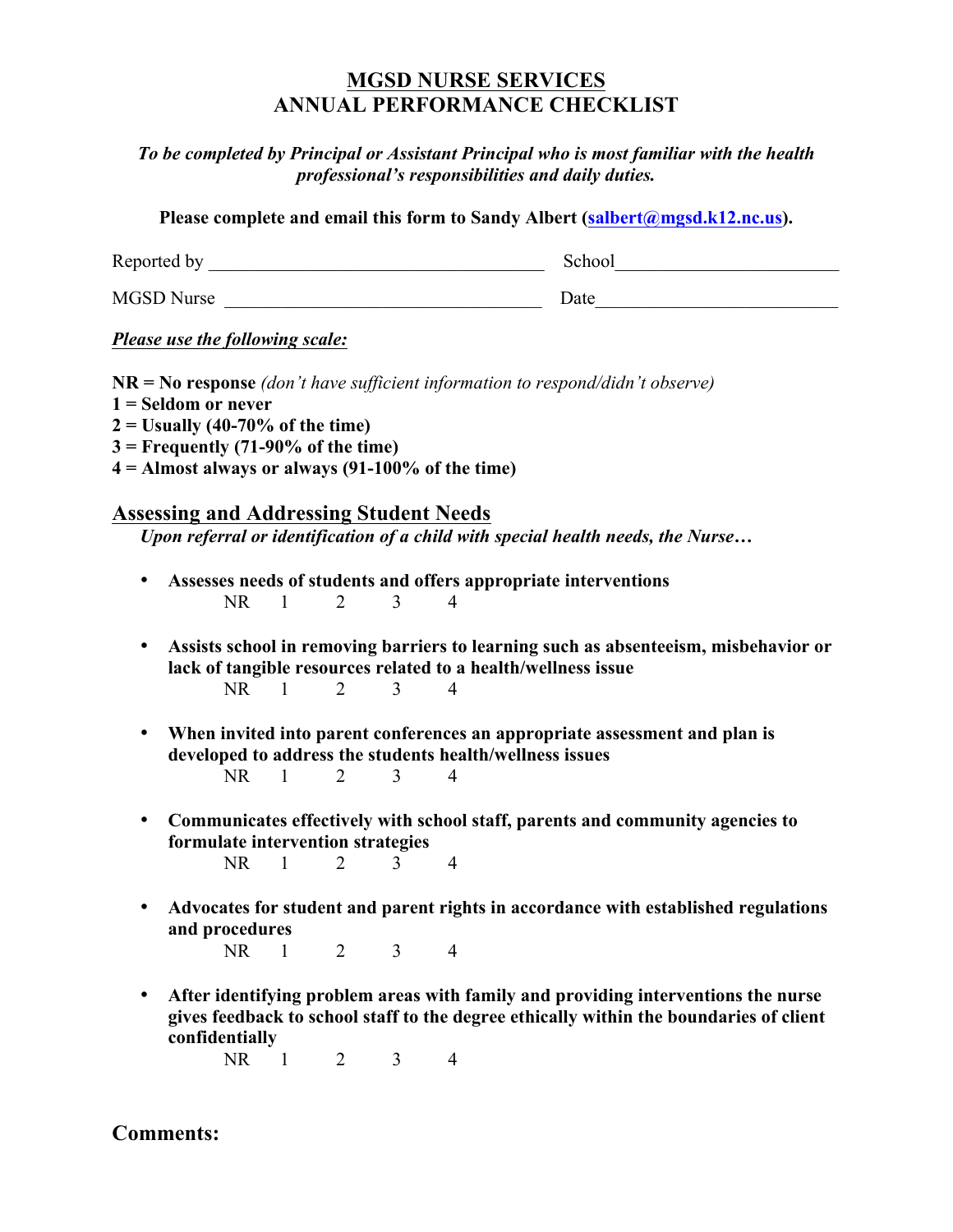### **Coordination and Liaison Activities**

• **Effectively coordinates resources to address tangible, health/wellness and emotional needs of students and their families**

 $\mathcal{L}_\mathcal{L} = \{ \mathcal{L}_\mathcal{L} = \{ \mathcal{L}_\mathcal{L} = \{ \mathcal{L}_\mathcal{L} = \{ \mathcal{L}_\mathcal{L} = \{ \mathcal{L}_\mathcal{L} = \{ \mathcal{L}_\mathcal{L} = \{ \mathcal{L}_\mathcal{L} = \{ \mathcal{L}_\mathcal{L} = \{ \mathcal{L}_\mathcal{L} = \{ \mathcal{L}_\mathcal{L} = \{ \mathcal{L}_\mathcal{L} = \{ \mathcal{L}_\mathcal{L} = \{ \mathcal{L}_\mathcal{L} = \{ \mathcal{L}_\mathcal{$  $\mathcal{L}_\mathcal{L} = \{ \mathcal{L}_\mathcal{L} = \{ \mathcal{L}_\mathcal{L} = \{ \mathcal{L}_\mathcal{L} = \{ \mathcal{L}_\mathcal{L} = \{ \mathcal{L}_\mathcal{L} = \{ \mathcal{L}_\mathcal{L} = \{ \mathcal{L}_\mathcal{L} = \{ \mathcal{L}_\mathcal{L} = \{ \mathcal{L}_\mathcal{L} = \{ \mathcal{L}_\mathcal{L} = \{ \mathcal{L}_\mathcal{L} = \{ \mathcal{L}_\mathcal{L} = \{ \mathcal{L}_\mathcal{L} = \{ \mathcal{L}_\mathcal{$  $\mathcal{L}_\mathcal{L} = \{ \mathcal{L}_\mathcal{L} = \{ \mathcal{L}_\mathcal{L} = \{ \mathcal{L}_\mathcal{L} = \{ \mathcal{L}_\mathcal{L} = \{ \mathcal{L}_\mathcal{L} = \{ \mathcal{L}_\mathcal{L} = \{ \mathcal{L}_\mathcal{L} = \{ \mathcal{L}_\mathcal{L} = \{ \mathcal{L}_\mathcal{L} = \{ \mathcal{L}_\mathcal{L} = \{ \mathcal{L}_\mathcal{L} = \{ \mathcal{L}_\mathcal{L} = \{ \mathcal{L}_\mathcal{L} = \{ \mathcal{L}_\mathcal{$  $\mathcal{L}_\mathcal{L} = \{ \mathcal{L}_\mathcal{L} = \{ \mathcal{L}_\mathcal{L} = \{ \mathcal{L}_\mathcal{L} = \{ \mathcal{L}_\mathcal{L} = \{ \mathcal{L}_\mathcal{L} = \{ \mathcal{L}_\mathcal{L} = \{ \mathcal{L}_\mathcal{L} = \{ \mathcal{L}_\mathcal{L} = \{ \mathcal{L}_\mathcal{L} = \{ \mathcal{L}_\mathcal{L} = \{ \mathcal{L}_\mathcal{L} = \{ \mathcal{L}_\mathcal{L} = \{ \mathcal{L}_\mathcal{L} = \{ \mathcal{L}_\mathcal{$ 

- NR 1 2 3 4
- **Establishes a relationship with parents that leads to effective communication**<br>NR  $\frac{1}{2}$   $\frac{2}{3}$   $\frac{3}{4}$ NR 1 2 3 4
- **Effectively communicates in consultation with school personnel**<br>NR 1 2 3 4 NR 1 2 3 4
- **Effectively communicates with community agencies staff on behalf of the client and or school**

NR 1 2 3 4

#### **Comments:**

#### **Program Management**

• **Prioritizes in order to respond promptly to emergencies with the student or their family**

 $\mathcal{L}_\mathcal{L} = \{ \mathcal{L}_\mathcal{L} = \{ \mathcal{L}_\mathcal{L} = \{ \mathcal{L}_\mathcal{L} = \{ \mathcal{L}_\mathcal{L} = \{ \mathcal{L}_\mathcal{L} = \{ \mathcal{L}_\mathcal{L} = \{ \mathcal{L}_\mathcal{L} = \{ \mathcal{L}_\mathcal{L} = \{ \mathcal{L}_\mathcal{L} = \{ \mathcal{L}_\mathcal{L} = \{ \mathcal{L}_\mathcal{L} = \{ \mathcal{L}_\mathcal{L} = \{ \mathcal{L}_\mathcal{L} = \{ \mathcal{L}_\mathcal{$  $\mathcal{L}_\mathcal{L} = \{ \mathcal{L}_\mathcal{L} = \{ \mathcal{L}_\mathcal{L} = \{ \mathcal{L}_\mathcal{L} = \{ \mathcal{L}_\mathcal{L} = \{ \mathcal{L}_\mathcal{L} = \{ \mathcal{L}_\mathcal{L} = \{ \mathcal{L}_\mathcal{L} = \{ \mathcal{L}_\mathcal{L} = \{ \mathcal{L}_\mathcal{L} = \{ \mathcal{L}_\mathcal{L} = \{ \mathcal{L}_\mathcal{L} = \{ \mathcal{L}_\mathcal{L} = \{ \mathcal{L}_\mathcal{L} = \{ \mathcal{L}_\mathcal{$  $\mathcal{L}_\mathcal{L} = \{ \mathcal{L}_\mathcal{L} = \{ \mathcal{L}_\mathcal{L} = \{ \mathcal{L}_\mathcal{L} = \{ \mathcal{L}_\mathcal{L} = \{ \mathcal{L}_\mathcal{L} = \{ \mathcal{L}_\mathcal{L} = \{ \mathcal{L}_\mathcal{L} = \{ \mathcal{L}_\mathcal{L} = \{ \mathcal{L}_\mathcal{L} = \{ \mathcal{L}_\mathcal{L} = \{ \mathcal{L}_\mathcal{L} = \{ \mathcal{L}_\mathcal{L} = \{ \mathcal{L}_\mathcal{L} = \{ \mathcal{L}_\mathcal{$  $\mathcal{L}_\mathcal{L} = \{ \mathcal{L}_\mathcal{L} = \{ \mathcal{L}_\mathcal{L} = \{ \mathcal{L}_\mathcal{L} = \{ \mathcal{L}_\mathcal{L} = \{ \mathcal{L}_\mathcal{L} = \{ \mathcal{L}_\mathcal{L} = \{ \mathcal{L}_\mathcal{L} = \{ \mathcal{L}_\mathcal{L} = \{ \mathcal{L}_\mathcal{L} = \{ \mathcal{L}_\mathcal{L} = \{ \mathcal{L}_\mathcal{L} = \{ \mathcal{L}_\mathcal{L} = \{ \mathcal{L}_\mathcal{L} = \{ \mathcal{L}_\mathcal{$ 

NR 1 2 3 4

- **Follows through on commitments to all stakeholders**<br>NR 1 2 3 4 NR 1 2 3 4
- **Effectively interprets district procedures related to:**

Attendance NR 1 2 3 4 Academic performance NR 1 2 3 4 Child abuse, neglect and dependency NR 1 2 3 4

• **Encourages referrals by being responsive in a timely manner for consultation with staff and parents either in person, by phone or email**

NR 1 2 3 4